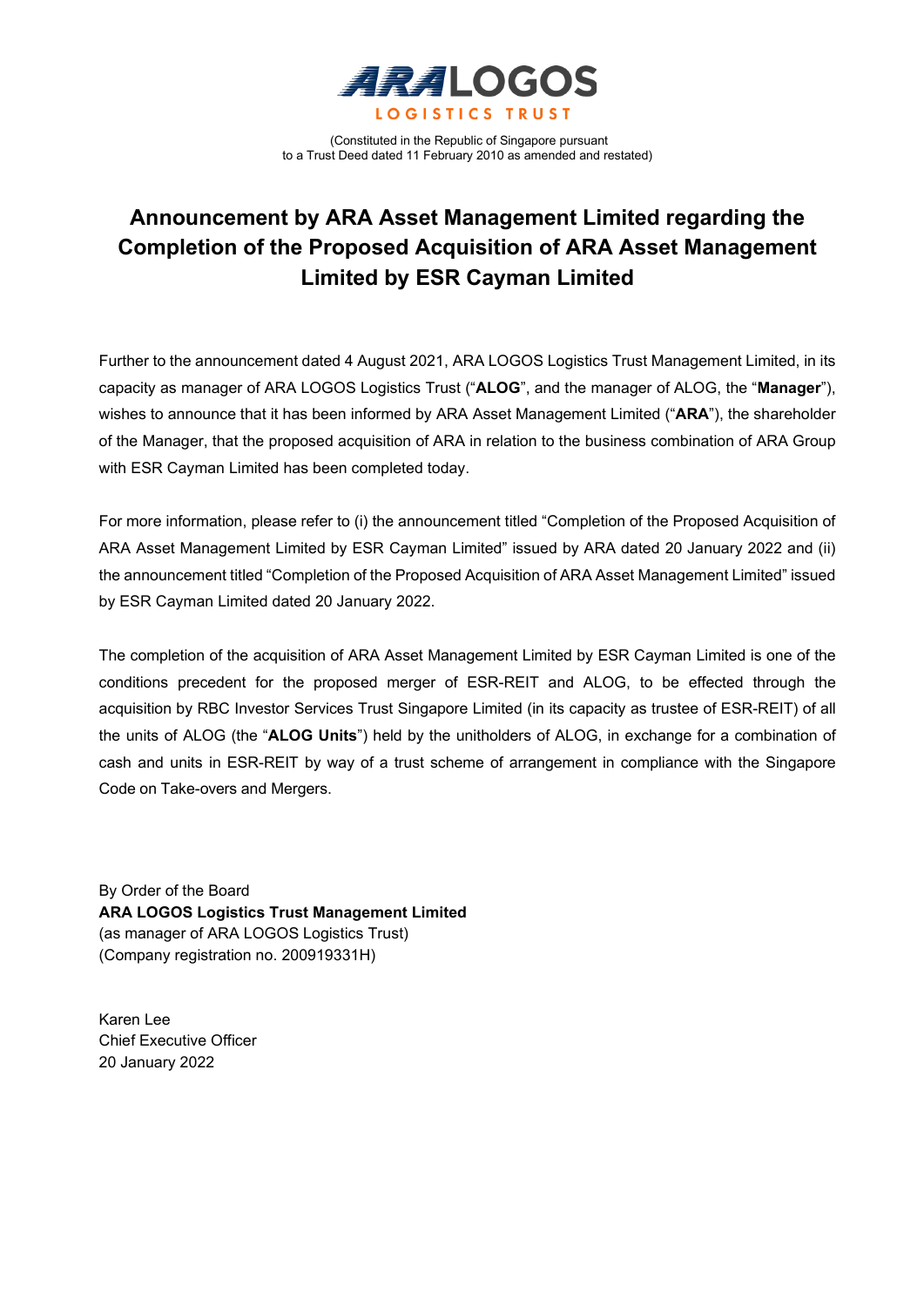

# **ABOUT ARA LOGOS LOGISTICS TRUST ("ALOG")**

Listed on the Singapore Exchange on 12 April 2010, ARA LOGOS Logistics Trust ("**ALOG**") is a real estate investment trust ("**REIT**") that invests in quality income-producing industrial real estate used for logistics purposes, as well as real estate-related assets in the Asia Pacific. ALOG is managed by ARA LOGOS Logistics Trust Management Limited.

As at 30 September 2021, ALOG's portfolio comprises 29 high quality logistics warehouse properties strategically located in established logistics clusters in Singapore and Australia as well as 49.5% and 40.0% stakes in the New LAIVS Trust and Oxford Property Fund respectively. The portfolio has a total gross floor area of approximately 1.0 million square metres and is valued at approximately S\$1.8 billion $(1)$  $(1)$ .

For more information, please visit https://www.aralogos-reit.com.

### **ABOUT ARA LOGOS LOGISTICS TRUST MANAGEMENT LIMITED**

ALOG is managed by ARA LOGOS Logistics Trust Management Limited (the "**Manager**"), a wholly-owned subsidiary of LOGOS. ARA Asset Management Limited ("**ARA**" or the "**Group**") is a majority shareholder of LOGOS, which operates as ARA's global logistics real estate platform.

LOGOS is one of Asia Pacific's leading logistics property groups. It has total Assets Under Management ("**AUM**") of US\$17 billion<sup>([2](#page-1-1))</sup>, comprising more than 9.0 million sqm of property owned and under development across 26 ventures, including ALOG. As a vertically integrated business, LOGOS manages every aspect of logistics real estate, from sourcing land or facilities, to undertaking development and asset management, on behalf of some of the world's leading global real estate investors.

ARA Asset Management is part of the ESR Group (the "**Group**"), APAC's largest real asset manager powered by the New Economy and the third largest listed real estate investment manager globally. With US\$140 billion in gross assets under management ("**AUM**"), our fully integrated development and investment management platform extends across key APAC markets, including China, Japan, South Korea, Australia, Singapore, India, New Zealand and Southeast Asia, representing over 95% of GDP in APAC, and also includes an expanding presence in Europe and the U.S. We provide a diverse range of real asset investment solutions and New Economy real estate development opportunities across our private funds business, which allow capital partners and customers to capitalise on the most significant secular trends in APAC. With 14 listed REITs managed by the Group and its associates, ESR is the largest sponsor and manager of REITs in APAC with a total AUM of US\$45 billion. Our purpose – *Space and Investment Solutions for a Sustainable Future* – drives us to manage sustainably and impactfully and we consider the environment and the communities in which we operate as key stakeholders of our business. Listed on the Main Board of The Stock Exchange of Hong Kong, ESR is a constituent of the FTSE Global Equity Index Series (Large Cap), Hang Seng Composite Index and MSCI Hong Kong Index.

For more information, please visit [https://www.esr.com,](https://www.esr.com/) [https://www.ara-group.com](https://www.ara-group.com/) and [https://www.logosproperty.com.](https://www.logosproperty.com/)

#### **For enquiries, please contact:**

**ARA LOGOS Logistics Trust Management Limited** Cassandra Seet Senior Manager, Investor Relations Tel: +65 6428 7769 Email: [cassandraseet@ara-logos.com](mailto:cassandraseet@ara-logos.com)

## **DIRECTORS' RESPONSIBILITY STATEMENT**

The directors of the ALOG Manager (including those who may have delegated detailed supervision of this Announcement) have taken all reasonable care to ensure that the facts stated and opinions expressed in this Announcement are fair and accurate and that there are no other material facts not contained in this Announcement, the omission of which would make any statement in this Announcement misleading. The directors of the ALOG Manager jointly and severally accept responsibility accordingly.

<span id="page-1-1"></span><span id="page-1-0"></span><sup>1</sup> Portfolio value includes ALOG's 49.5% and 40.0% stakes in the New LAIVS Trust and Oxford Property Fund respectively.

<sup>&</sup>lt;sup>2</sup> As of 30 September 2021, with June 2021 FX rates applied.